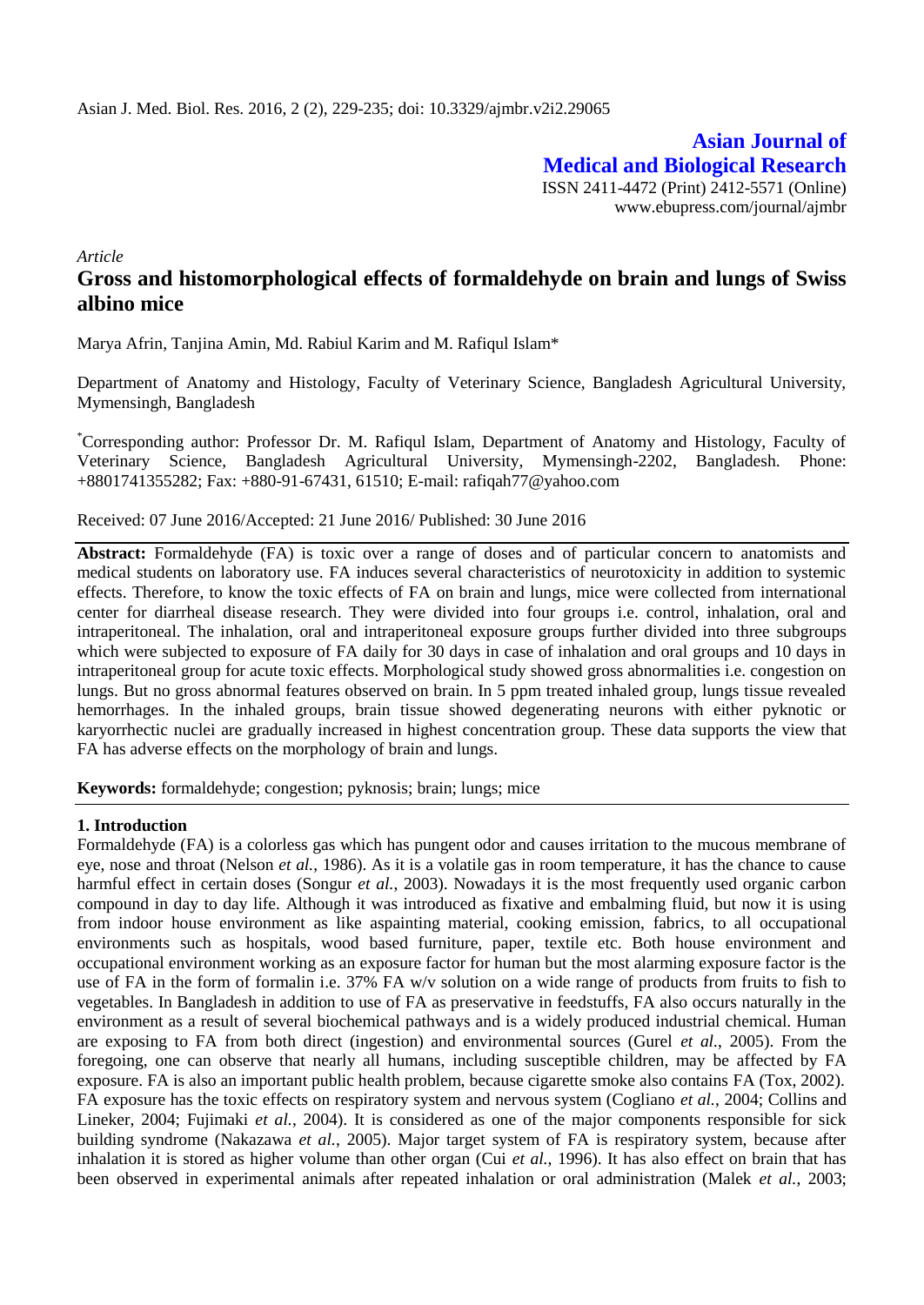Pitten *et al.*, 2000). The present study investigated the cellular toxicity associated with FA intoxication on the brain and lungs of mice.

# **2. Materials and Methods**

# **2.1. Study area and time frame**

The study was conducted in the Department of Anatomy and Histology, Faculty of Veterinary Science, Bangladesh Agricultural University, Mymensingh during the period from July, 2014 to June, 2015.

# **2.2. Experimental animal**

The experimental Swiss albino mice aged 100-120 days and with a mean body weight of  $30\pm7$  g (male) and 25±5 g (female) were collected from International Center for Diarrheal Disease Research (icddr'b), Mohakhali, Dhaka having apparently good health and devoid of any external deformities certified by the registered veterinarian from icddr'b. The mice, separated according to gender, were kept in groups and housed in cages  $(2\times1$  sq. ft) in a galvanized iron sheet roof with a brick build floor raised above the ground level littered with saw dust (2 inches thickness). The mice were fed with feed and water *ad libitum.* All animals were treated in accordance with the "Guideline for the Care and Use of Laboratory Animals" prepared by National Academy of Sciences and published by National Institute of Health (1985).

# **2.3. Research design**

For the experimental purpose the mice of both sexes (3 female and 2 male in each group) were randomly divided into four groups like; control, inhalation, oral and intraperitoneal groups. In control group (group A) total of 5 mice were taken. Inhalation groups further divided into three groups (groups B to D) of 2 males and 3 females in each and exposed to 1.0 ppm (group B), 2.5 ppm (group C) and 5.0 ppm (group D) FA vapor once for two hours for 30 days. The FA concentrations used were based on the fact that such concentrations could also appear in the human work place (Kilburn, 1994). The exposure took place in a pan (40×30 cm) and the roof was covered with aluminum foil paper and provided with small holes to allow fresh air exchange. To generate and maintain the concentrations in the pan during the inhalation session, aqueous FA solutions of different concentrations (0.5% for group B, 1% for group C and 2.5% for group D) were prepared using a stock FA powder (Merck, Darmstadt, Germany) and added in volume between 5-8 ml three to four times in an hour by means of a pipette into a flat dish which was located in the center of the bottom of the pan. At the end of exposure, the mice were returned to the cages and kept there with free access to food and water. Mice of oral group were divided into three sub-groups and exposed to 5.0 mg/kg (group B), 7.0 mg/kg (group C) and 10.0 mg/kg body weight (group D) FA once daily for 30 days. Like inhalation and ingestion groups the mice of intraperitoneal groups were randomly divided into three sub-groups and injected to 5.0 mg/kg (group B), 7.0 mg/kg (group C) and 10.0 mg/kg body weight (group D) FA intraperitoneally once daily for 10 days.

## **2.4. Gross and histomorphological investigation**

The FA exposed and control mice (five in each group) were sacrificed by doing anesthesia with chloroform. Immediately after killing, the samples (brain and lungs) were dissected out carefully and examined by naked eye for any gross changes. The photo of gross morphological changes on brains and lungs were taken. For histomorphological examination, brains and lungs were fixed by both immersion fixation (10% formaldehyde) and perfusion fixation (4% paraformaldehyde) method and processed for light microscopy (Bancroft and Gamble, 2002). Haematoxyl in and Eosin stain was used to stain the tissue for preparing permanent slide. Olympus BX 51 photographic light microscope was used for taking photographs of slides.

## **3. Results**

For proper comprehension of this study, the results were summarized according to the dose dependent exposure to FA into the following:

## **3.1. Gross changes**

The gross morphological changes in control group (Figure 1A, 2A and 3A) revealed no visible lesions in brain of mice. The morphological appearance of the brain of 1 ppm (Figure 1B), 2.5 ppm (Figure 1C) and 5 ppm (Figure 1D) inhalation groups revealed normal architechture. In oral (Figure 2B-D) and intraperitoneal groups (Figure 3B-D), there were lack of gross abnormalities observed in brain of the mice exposed to 5 mg/kg (B), 7.5 mg/kg  $(C)$  and 10 mg/kg  $(D)$  FA.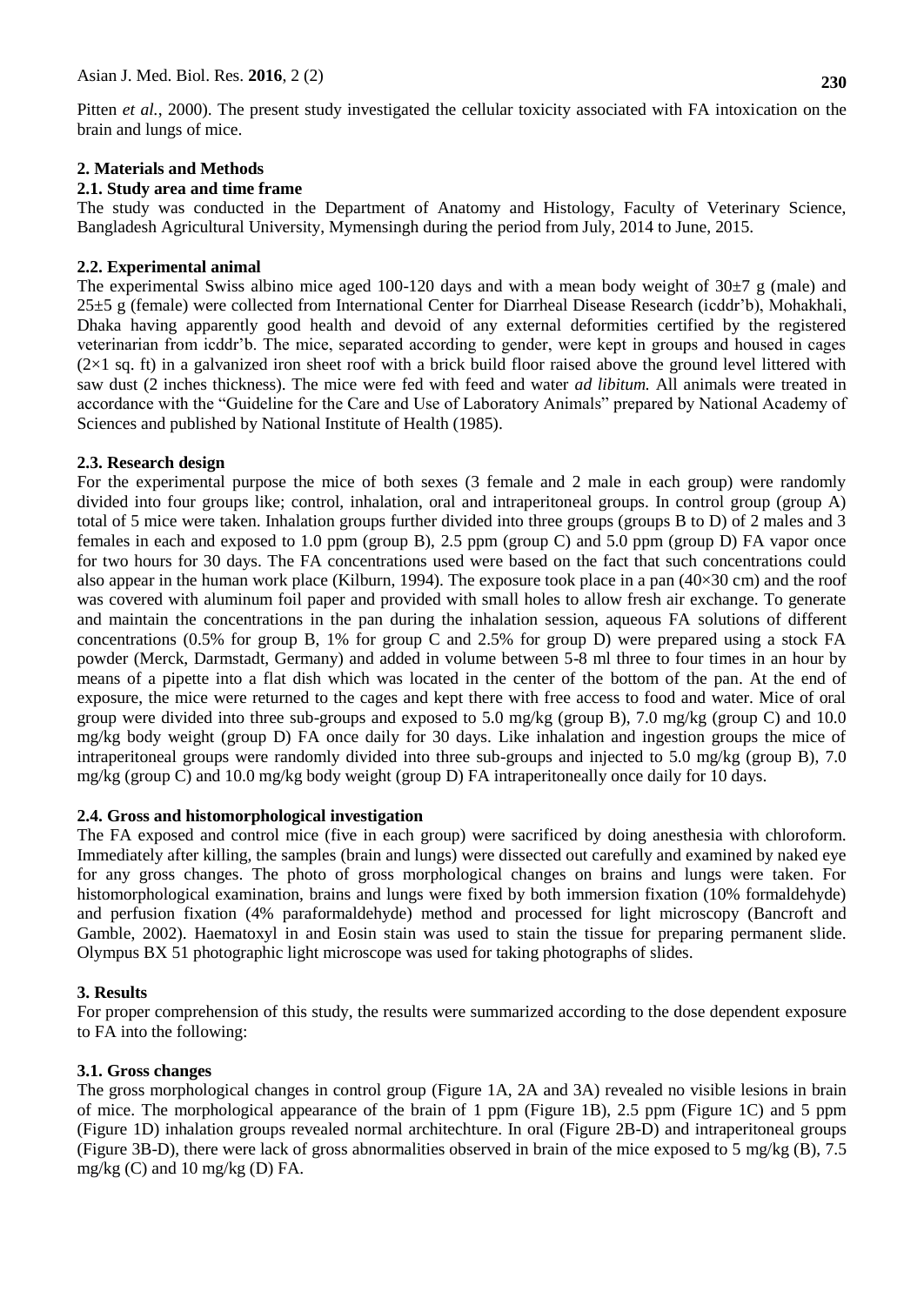In lungs of control group, there were no gross changes observed (Figure 4A, 5A and 6A). But in 5 ppm treated inhalation group, the lungs were congested (Figure 4D). Again the gross morphological changes in oral (Figure 5B-D) and intraperitoneal (Figure 6B-D) groups were lack of abnormalities observed in lungs of the mice exposed to 5mg/kg (B), 7.5mg/kg (C) and 10mg/kg (D) FA.



**Figure 1. Gross study of brain of control (A) and inhaled grouped (B-D) mice. Normal gross morphology of lungsshowed in control (A), 1ppm(B), 2.5ppm (C) and 5ppm (D) treated inhalation group mice.**



**Figure 2. Gross study of brain of control (A) and oral grouped (B-D) mice. No changes observed in control (A), 5mg/kg (B), 7.5mg/kg (C) and 10 mg/kg (D) treated oral group mice.**



**Figure 3. Gross study of brain of control (A) and intraperitoneal grouped (B-D) mice. No changes observed in control (A), 5mg/kg (B), 7.5mg/kg (C) and 10 mg/kg (D) treated intraperitoneal group mice.**



**Figure 4. Gross study of lungs of control (A) and inhalation grouped (B-D) mice. Normal gross morphology of lungs showed in control (A), 1ppm (B), 2.5ppm (C) treated inhalation group mice.5ppm (D)treated inhalation group showed congestion on the lungs surface.**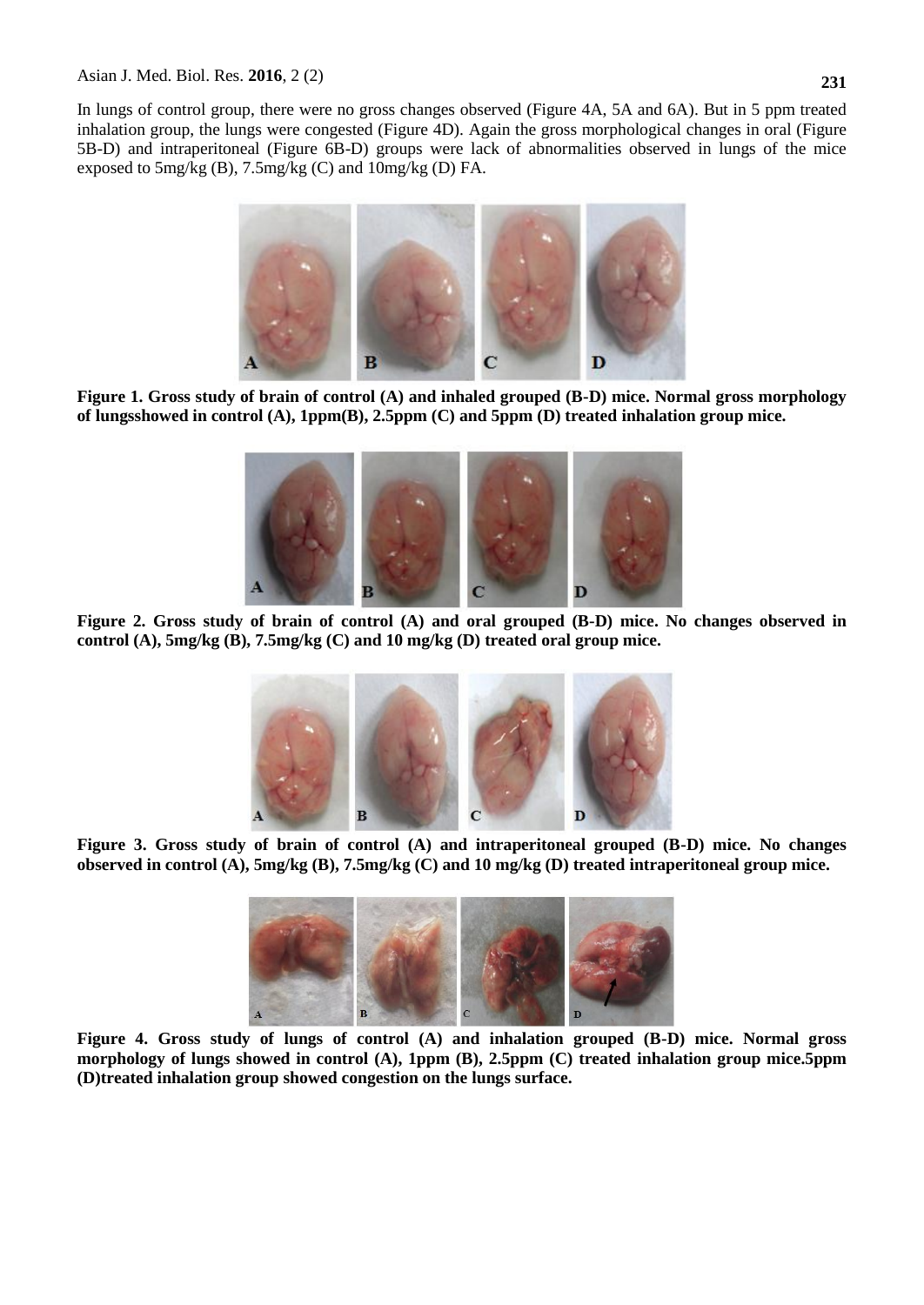

**Figure 5. Gross study of lungs of control (A) and oral grouped (B-D) mice. No changes observed in control (A), 5mg/kg (B), 7.5mg/kg (C) and 10 mg/kg (D) treated oral group mice.**



**Figure 6. Gross study of lungs of control (A) and intraperitoneal grouped (B-D) mice. No changes observed in control (A), 5mg/kg (B), 7.5mg/kg (C) and 10 mg/kg (D) treated intraperitoneal group mice.**



**Figure 7. (A-D) Histological features in brain (cerebral hippocampus area) of control and inhaled grouped mice. Control (A) showing normal architecture of neuron (cerebral hippocampus area). B, C showing shrunken neurons with pyknotic (arrow heads) nuclei and D showing shrunken neurons with pyknotic (arrow heads) and karyorrhectic (long arrow) nuclei in H and E stain (X10). CH = Cerebral hippocampus**



**Figure 8. (A-C) Histological features in brain (cerebral hippocampus area) of control, oral and intraperitoneal grouped mice. No changes observed in control (A), 10 mg/kg treated oral (B) and 10 mg/kg treated intraperitoneal group (C) mice in H and E stain (X10). CH = Cerebral hippocampus area**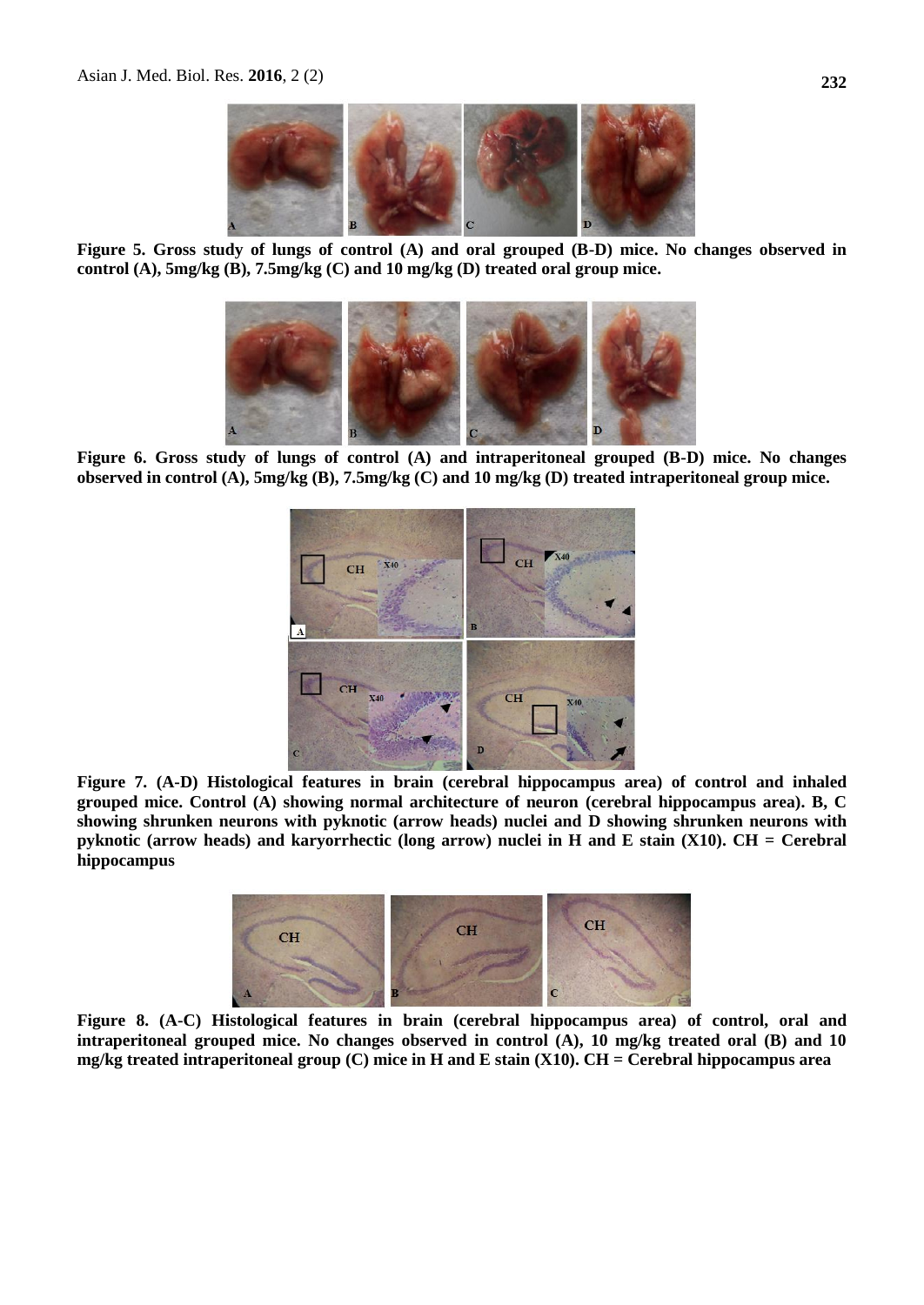

**Figure 9. (A-D) Histological features in lungs of control, inhaled, oral and intraperitoneal grouped mice. A is the representative figure of control group. B is the representative figure of 5ppm treated inhaled group showing hemorrhages (arrow head). C is the representative figure of 10 mg/kg treated oral group and D is the representative figure of 10 mg/kg treated intraperitoneal group showing normal architecture in H and E stain (X40).**

#### **3.2. Histomorphological changes**

#### **3.2.1. Brain**

Brain of control group (Figures 7A and 8A) revealed no morphological alteration. 1 ppm (Figure 7B) and 2.5 ppm (Figure 7C) treated inhalation exposure groups mice showed shrunken neurons with pyknoticnucleiin cerebrum. In 5 ppm treated group, cerebrum showed shrunken neurons with either pyknotic or karyorrhecticnuclei (Figure 7D). In both 10 mg/kg treated oral (Figure 8B) and intraperitoneal (Figure 8C) groups, cerebrum did not show any morphological alterations.

## **3.2.2. Lungs**

There were no gross lesions observed in control group (Figure 9A). Among the inhalation groups, only the lungs of 5 ppm treated group showed hemorrhages (Figure 9B). But no degeneration or necrotic changes were observed. Lungs of highest concentrated i.e. 10mg/kg treatedoral (Figure 9C) and intraperitoneal (Figure 9D) groups did not show any morphological alterations.

#### **4. Discussion**

In the present study, gross and histomorphological studies have been carried out to investigate the changes in the dose dependent FA toxicity in brains and lungs of mice.

Among the inhalation, oral andintraperitoneal groups, in the present study there were no gross abnormalities observed after FA exposure. But in 5 ppm treated inhalation group, the lungs were congested. This is due to the localization of FA toxicity and spreading of lesions with increasing exposure concentrations. Similar lesions in lungs following inhalation of FA has been reported in albino rats (Asmaa *et al.*, 2012).

After acute FA inhalation, histomorphological examination revealed at high concentration i.e. 5 ppm treated group marked hemorrhages in lungs but no degeneration or necrotic changes were observed whereas respiratory tract irritation, bronchioalveolar constriction and lung edema (WHO IPCS, 1989) were also observed. The severity of the lesions was reported to be dependent upon localization and cell type (Bhalla *et al.,* 1991). High concentrations of FA cause marked hyperplasia and squamous metaplasia of the nasal respiratory epithelium. The lesions are primarily located in the anterior part of the nose and spread with increasing exposure time and concentrations to more distal locations in the nasal cavity (Monticello and Morgan, 1989; Kerns *et al.,* 1983). The lesions developing in the nasal cavity at high concentrations increase in severity with prolonged exposure and depending on severity are not fully reversible even after considerable post exposure observation periods (Monticell and Morgan, 1994). The hazardous effects of FA on the respiratory epithelium (Roemer *et al.,* 1993)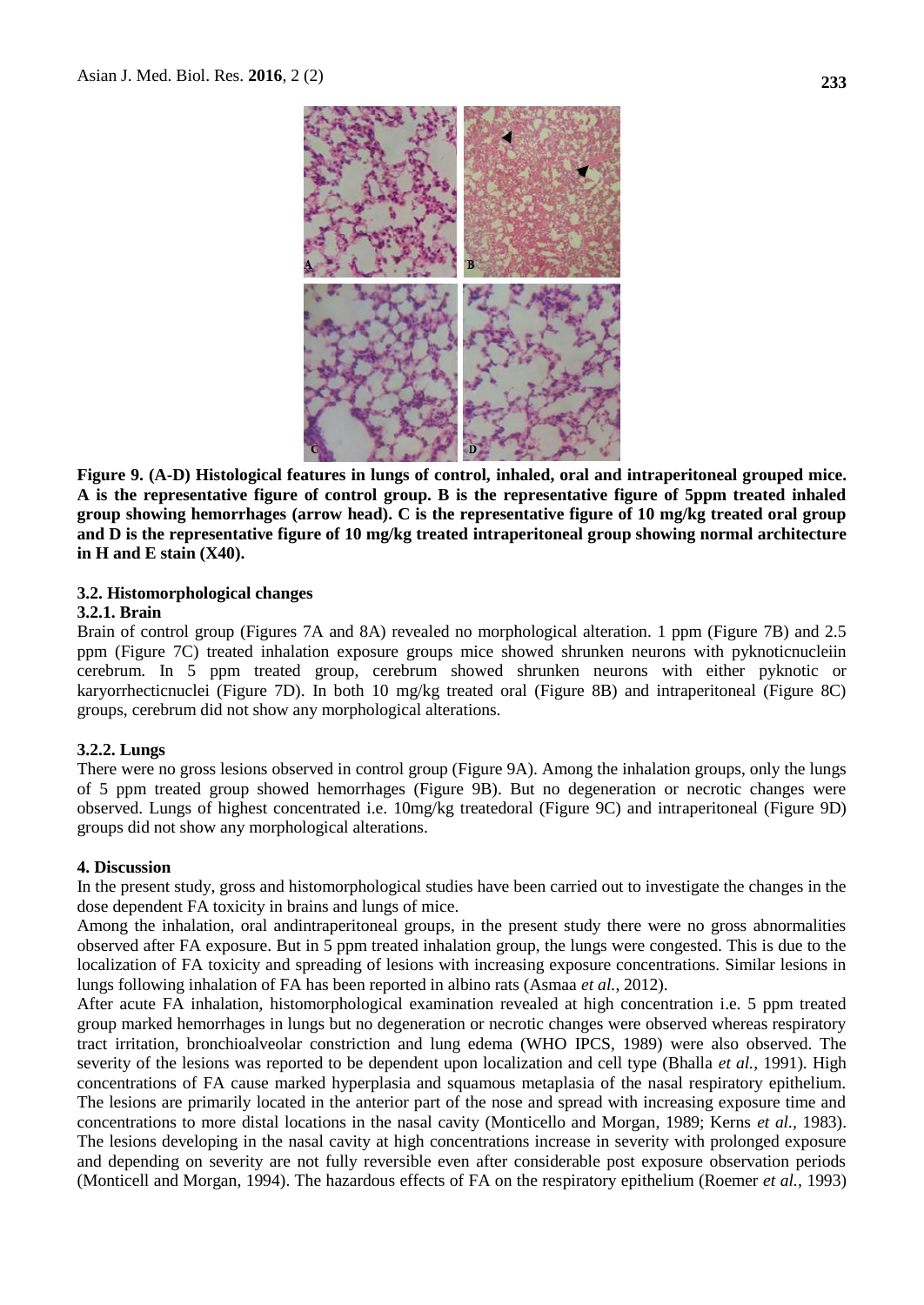may also account in the experimental animals. But Kerns *et al.* (1983) found no histomorphological changes in the lungs or in other organs in various chronic studies. This is due to high reactivity and the fast metabolic degradation in biological environments prevents its systemic availability via physiological exposure routes. It is revealed that inhaled FA is unlikely to be distributed systemically, due to a strong interaction and/or biotransformation occurring at the site of contact. So that exposure of animals (rats, nonhuman primates) to labelled exogenous FA resulted in the formation of labelled DNA and protein adducts at the site of contact (Edrissi *et al.,* 2013; Moeller *et al.,* 2011; Lu *et al.,* 2010). That's why the localization of FA toxicity in the upper respiratory tract of rats and the absence of distant site toxicity are consistent with the high reactivity and rapid metabolism of inhaled FA. Distant site toxicity associated with FA exposure has not been observed in at least four inhalation bioassays of FA (Monticello and Morgan, 1989; Appelman *et al.,* 1988; Woutersen *et al.,*  1987; Sellakumar *et al.,* 1985; Kerns *et al.,* 1983). So there is no evidence of genuine systemic toxicity.

Since the half-life for FA elimination from the blood is about 1 min (McMartin *et al.,* 1979) and because of its ability to pass through the blood-brain-barrier (Shcherbakova *et al.,* 1986), it is suggested that small amounts of free FA could reach the nervous system and directly interact with the cells (Kilburn *et al.,* 1987). In this study it has been shown that FA causes pyknosis and karyorrhecsis of nuclei of the nervous system (cerebrum).

Among the intraperitoneal groups noabnormal neuronal morphology was found but another researcher revealed, exposure to FA (10 mg/kg, 10 days) caused an increase in pyknosis and decreased neuronal number in the adult rat frontal cortex and hippocampus (Gurel *et al.,* 2005). There are no histopathological changes observed on lungs after intraperitoneal injection to mice.

## **5. Conclusions**

In conclusion, the present study revealed the increased mortality and lesions on the brain and lungs occurred mostly at highly FA exposed groups. This indicates that FA has adverse effects on neuronal morphology and also exerts respiratory toxicity. The toxic effects produced by FA become more pronounced with increasing in concentration and exposure duration.

#### **Acknowledgements**

This work was technically and financially supported by Department of Anatomy and Histology, Faculty of Veterinary Science, Bangladesh Agricultural University and Ministry of Science and Technology (Scholarship no. 66; June, 2014) of Bangladesh respectively.

#### **Conflict of interest**

None to declare.

#### **References**

- Asmaa MT, M El-Ashtokhy, MA Hanan and YI Osama, 2012.Anatomical and Histological Effects of Formaldehyde Inhalation on the Lung of Albino Rat.J. Am. Sci., 8: 395-404
- Appelman LM, RA Woutersen, AZwart, HE Falke and VJ Peron, 1988. One year inhalation toxicity study of Formaldehyde in male rats with a damaged or undamaged nasal mucosa.J. Appl. Toxicol., 8: 85-90.
- Bancroft JD and A Gamble, 2002.Theory and practice of histological techniques. 5th ed., Churchill Livingstone, Newyork, London, pp. 165-180.
- Bhalla DK, V Mahavni, T Nguyen and T McClure, 1991.Effects of acute exposure to Formaldehyde on surface morphology of nasal epithelia in rats. J. Toxicol. Environ. Health, 33: 171-188.
- Cogliano V, Y Grosse, R Baan,K Straif, B Secretan, F Ghissassi and WHO, 2004.Advice on Formaldehyde and glycol ethers. Lancet Oncology, 5: 528.
- Collins JJ and GA Lineker, 2004.A review and meta-analysis of Formaldehyde exposure and leukemia. Regul. Toxicol. Pharmacol., 40: 81-91.
- Cui XL, L Lei, G Han, YP Li, YP Liu and YJ Wang, 1996. Distribution and influence to GSH of inhaled Formaldehyde in the rat. [Chi. J. Prev. Med.](http://www.speciation.net/Database/Journals/Chinese-Journal-of-Preventive-Medicine-;i790), 30: 186.
- Edrissi B, K Taghizedeh and C Dedon, 2013. Quantitative Analysis of Histone Modifications: Formaldehyde is a Source of Pathological N6-Formyllysine that is Refractory to Histone Deacetylases. PLoS Genet., 9: 1-12.
- Fujimaki H, Y Kurokawa, N Kunugita, M Kikuchi, F Sato and K Arashidani, 2004. Differential immunogenic and neurogenic inflammatory responses in an allergic mouse model exposed to low levels of Formaldehyde. Toxicology, 197: 1-13.